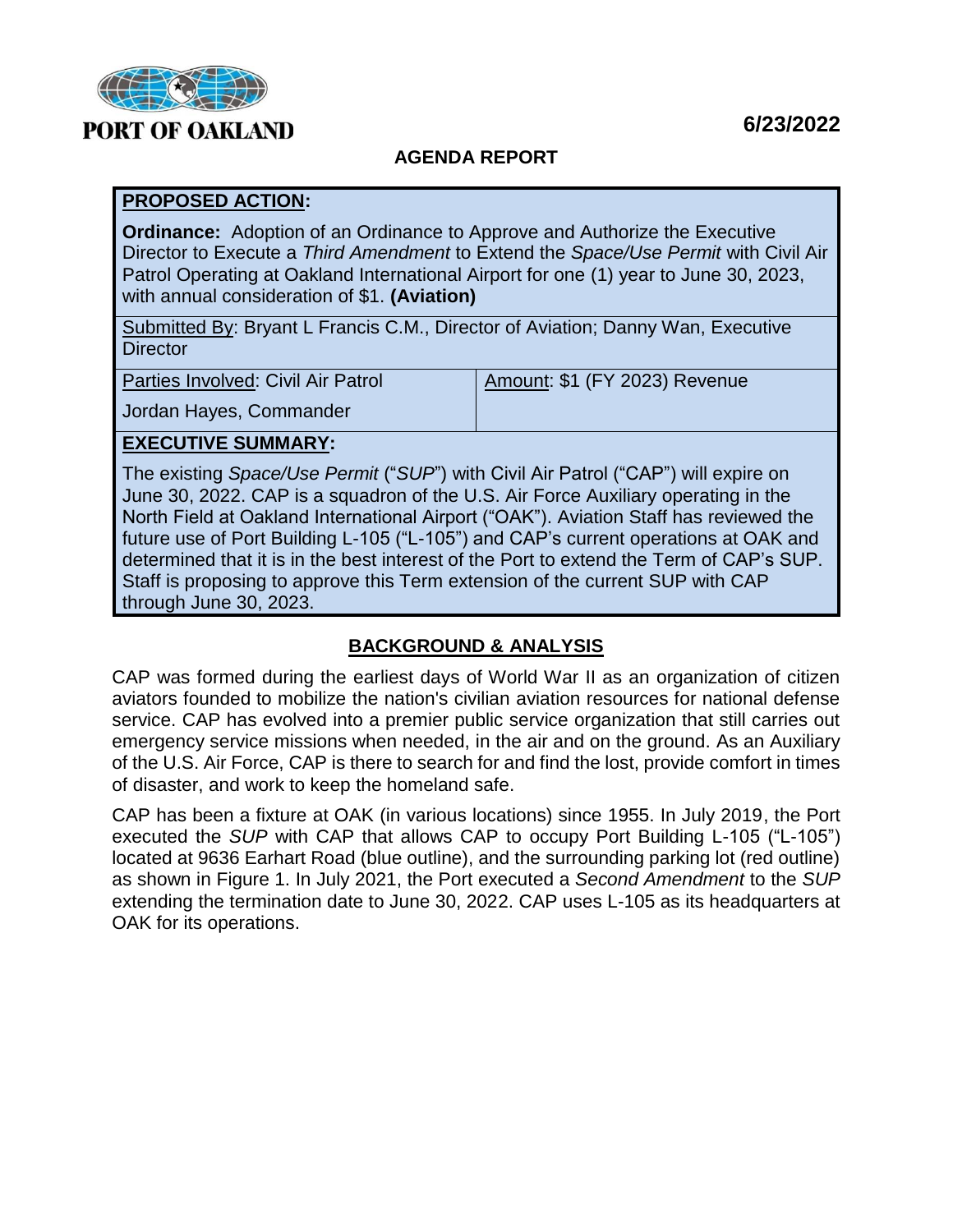# **Figure 1 Lease Premises**



If the Board approves the *Third Amendment*, the *SUP* will have a total term of four years, originally commencing July 1, 2019 and now terminating on June 30, 2023, still terminable by either party upon 30-day written notice, and with no Options to Extend. The Premises consists of approximately 26,313 square feet ("SF") of office space, paved land, and parking space. Consistent with the existing *SUP*, the annual rent will be continued at \$1 for the entire term of the *SUP*, as amended, with no adjustments. The specific terms and conditions of the *SUP* are shown in detail on Exhibit A.

Consistent with the Department of Transportation, Federal Aviation Administration's Policy and Procedures Concerning the Use of Airport Revenues, February 16, 1999 (Section VII, Paragraph E) and in acknowledgement of CAP's tangible and intangible benefits to the Airport and the community, CAP currently pays \$1 per year in rent and will continue through the proposed one-year extension term in the *Third Amendment*:

#### Tangible Benefits:

- 1. Monitoring and securing of spurious emergency locator transmitter signals on any Airport aircraft or hangar locations;
- 2. On-Airport emergency preparedness and disaster relief practice exercises or actual crises support; and,
- 3. Aerial surveillance as requested by the Port upon mutually agreeable terms and conditions.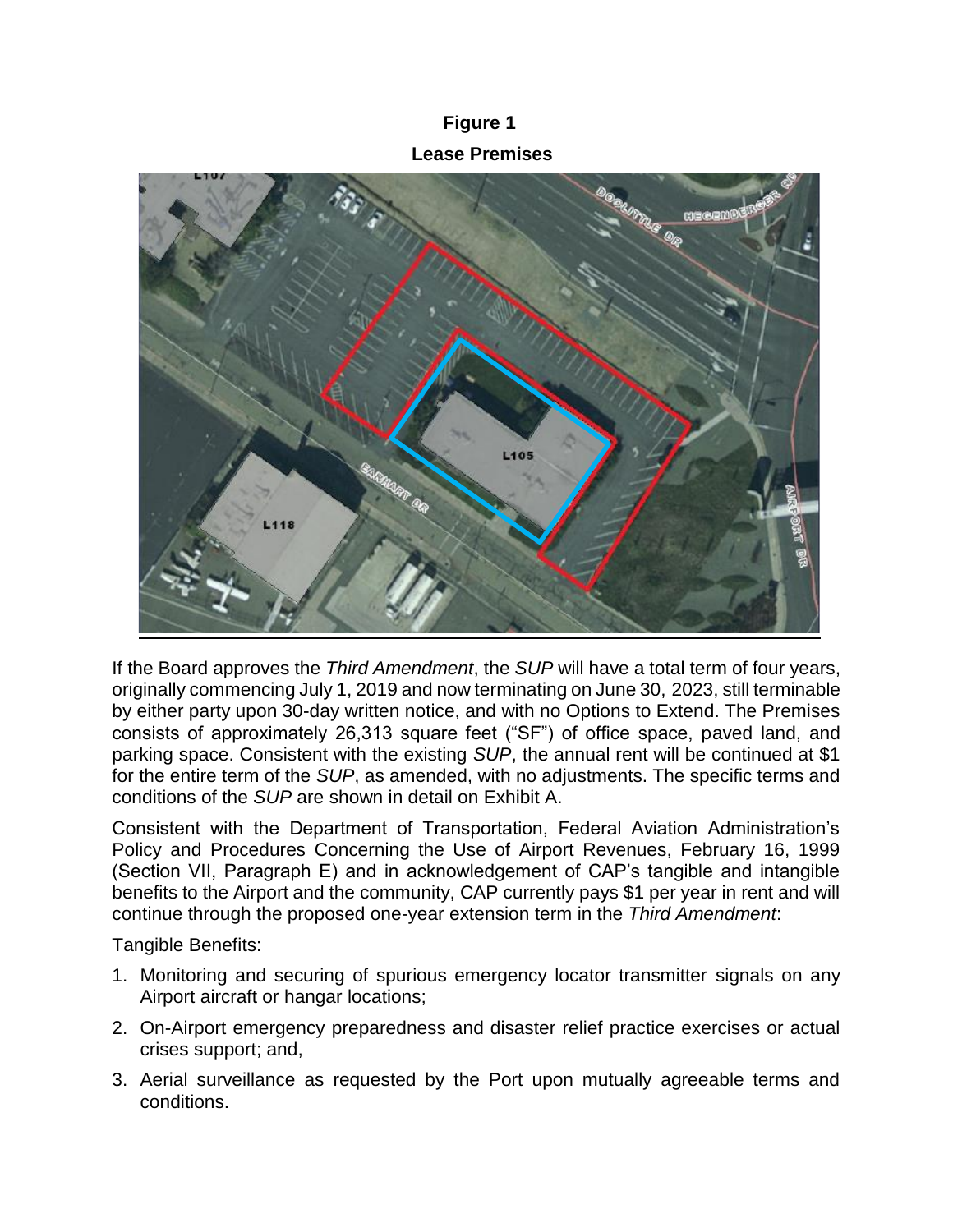Intangible Benefits:

- 4. Safety vigilance to Airport tenants as well as aircraft operators;
- 5. Coordination with Alameda County Office of Emergency Services as well as Oakland Fire Department's CORE (Citizens of Oakland Respond to Emergencies) e.g. coastal and tsunami alerts;
- 6. Department of Homeland Security support as directed by State of California and Alameda County;
- 7. EMS aid as directed by the Oakland Chapter of American Red Cross; and,
- 8. Emergency VHF radio communication access in blackout events

### **OTHER FINDINGS AND PROVISIONS**

The proposed action was analyzed under the California Environmental Quality Act (CEQA) and was found to be:

 $\boxtimes$  Categorically exempt under the following CEQA Guidelines Section:

15301 (Existing Facilities)

- ☐ Exempt from CEQA because it is not a "Project" under CEQA Guidelines Section 15061(b)(3).
- $\boxtimes$  Other/Notes: Amending the existing Space Use Permit with CAP involves negligible or no expansion of existing for former use. CEQA Guidelines Section 15301 applies.

#### **BUDGET**

|  |  | $\Box$ Administrative (No Impact to Operating, Non-Operating, or Capital Budgets); OR |
|--|--|---------------------------------------------------------------------------------------|
|  |  |                                                                                       |
|  |  |                                                                                       |

☒ Operating ☐ Non-Operating ☐ Capital

Analysis: There is no budget impact as revenues for the GA tenants are included in the proposed FY 2023 Operating Budget.

#### **STAFFING**

- $\boxtimes$  No Anticipated Staffing Impact.
- ☐ Anticipated Change to Budgeted Headcount.

Reason:

☐ Other Anticipated Staffing Impact (e.g., Temp Help).

Reason:

| <b>MARITIME AND AVIATION PROJECT   LIVING WAGE (City Charter § 728):</b> |          |
|--------------------------------------------------------------------------|----------|
| <b>LABOR AGREEMENT (MAPLA):</b>                                          | Applies? |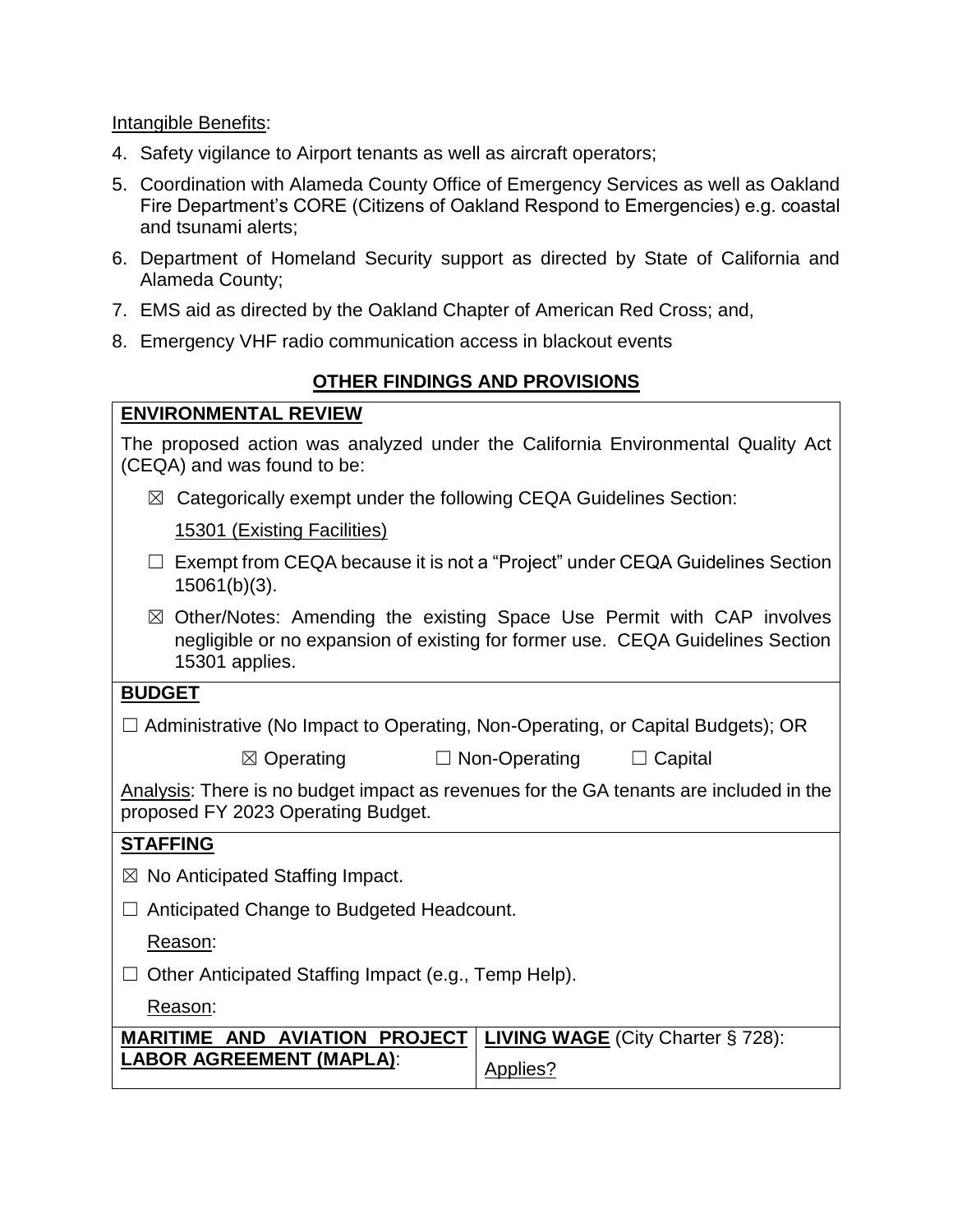| Applies? No (Not Aviation or Maritime<br>$CIP$ Project) – proposed action is not<br>covered work<br>Port's<br>on<br>Capital<br>Improvement Program in Aviation or<br>Maritime areas above the threshold cost.<br>□ Additional Notes:                                                | No (Not Covered Entity) – proposed action<br>involves entity not covered by Living Wage<br>requirements because it is not a covered<br>service provider or tenant, does not<br>employ at least 21 employees, or receive<br>from or pay to Port at least \$50,000.<br>$\Box$ Additional Notes: |  |  |  |
|-------------------------------------------------------------------------------------------------------------------------------------------------------------------------------------------------------------------------------------------------------------------------------------|-----------------------------------------------------------------------------------------------------------------------------------------------------------------------------------------------------------------------------------------------------------------------------------------------|--|--|--|
| <b>SUSTAINABLE OPPORTUNITIES:</b>                                                                                                                                                                                                                                                   | <b>GENERAL PLAN</b> (City Charter § 727):                                                                                                                                                                                                                                                     |  |  |  |
| <b>Applies? No.</b>                                                                                                                                                                                                                                                                 | <b>Conformity Determination:</b>                                                                                                                                                                                                                                                              |  |  |  |
| Reason: The tenant has not proposed any<br>development for the leased area. If the<br>tenant decides to develop the site in the<br>future, the tenant must comply with the<br>2000 Sustainability Policy and complete<br>Sustainability<br>Opportunities<br>the<br>Assessment Form. | No Project – conformity determination not<br>required because proposed action does<br>not change use of or make alterations to<br>an existing facility, or create a new facility.                                                                                                             |  |  |  |
| <b>STRATEGIC PLAN.</b> The proposed action would help the Port achieve the following<br>goal(s) and objective(s) in the Port's Strategic Business Plan:                                                                                                                             |                                                                                                                                                                                                                                                                                               |  |  |  |
| <b>Grow Net Revenues</b>                                                                                                                                                                                                                                                            | Modernize and Maintain Infrastructure                                                                                                                                                                                                                                                         |  |  |  |
| $\boxtimes$ Improve Customer Service                                                                                                                                                                                                                                                | $\Box$ Pursue Employee Excellence                                                                                                                                                                                                                                                             |  |  |  |
| $\Box$ Strengthen Safety and Security                                                                                                                                                                                                                                               | $\boxtimes$ Serve Our Community                                                                                                                                                                                                                                                               |  |  |  |
| $\Box$ Care for Our Environment                                                                                                                                                                                                                                                     |                                                                                                                                                                                                                                                                                               |  |  |  |